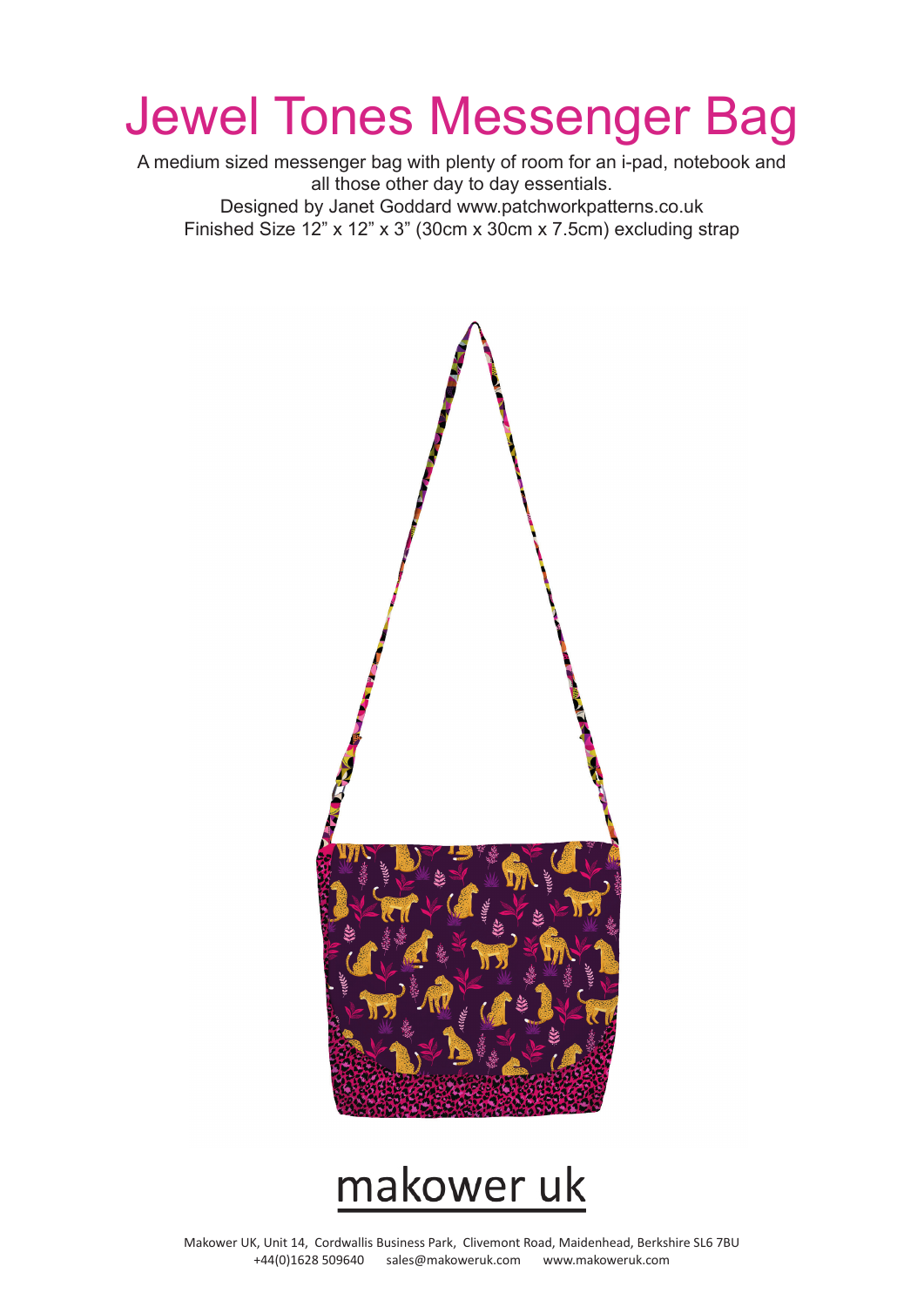# Jewel Tones Messenger Bag

A medium sized messenger bag with plenty of room for an i-pad, notebook and all those other day to day essentials. Designed by Janet Goddard www.patchworkpatterns.co.uk Finished Size 12" x 12" x 3" (30cm x 30cm x 7.5cm) excluding strap

## **Fabric Requirements;**

| Fabric                                                                                                                                                    | Useage                                    | Design | Amount            |
|-----------------------------------------------------------------------------------------------------------------------------------------------------------|-------------------------------------------|--------|-------------------|
| Fabric One                                                                                                                                                | Outer bag,                                | 2403/P | 45cms (18")       |
| Fabric Two                                                                                                                                                | Flap                                      | 2425/P | Fat $\frac{1}{4}$ |
| <b>Fabric Three</b>                                                                                                                                       | Bag lining, flap lining and inside pocket | 2427/P | 65cms (25")       |
| <b>Fabric Four</b>                                                                                                                                        | Strap loops and strap                     | 2301/P | 20cms (8")        |
| Other; 50cm (20") fusible wadding, One 30cm (12") square of medium weight iron on interfacing, two 2.5cm<br>(1") rectangular metal rings, 1 magnetic snap |                                           |        |                   |

#### **Notes;**

- Read the pattern in full before starting.
- $\bullet$   $\frac{1}{4}$  seams are used throughout.
- All fabrics quantities are cut width of fabric (WOF) and allow for one way designs.
- Take care when joining pieces from directional prints to ensure pattern is the correct way up.
- Make sure to visit http://www.makoweruk.com/projects/ to ensure you are working from the most up-to-date version of the pattern.

#### **Cutting Instructions:**

```
Fabric One:
  Cut two (14" \times 12 \frac{3}{4}) rectangle
Fabric Two:
   Cut one (12") square
Fabric Three:
  Cut two (14" \times 12 \frac{1}{4}") rectangle
  Cut two (5\frac{1}{2}x) x 9") rectangles
   Cut one (12") square
Fabric Four
  Cut one (2 \frac{1}{2} \times 42) strip
  Cut one (2 \frac{1}{2}" x 10") strip
Wadding:
   Cut one (14" x 25") rectangle
   Cut one (1" x 42") strip
Iron on Interfacing
   Cut one (12") square
```
#### **Sewing Instructions;**

#### **To Stitch the Flap:**

- 1. Iron the interfacing to the reverse of the fabric two 12" square.Take the fabric three 12" square and to insert one side of the magnetic snap, measure 1" up from the bottom edge in the centre of the lining and mark the point with a dot. Make two small holes for the prongs of the magnetic snap. Inset the prongs through the holes on the right side of the fabric, add the back plates and open the prongs so that they lie flat.
- 2. With right sides facing lay the fabric two and fabric three 12" squares on top of each other. Pin around all sides. Place an 8" diameter circle template or plate onto one bottom corner so that the edges of the template touch both the side and the bottom corner. Mark the curve. Repeat on the other corner. Cut along each curve.
- 3. Stitch all the way around leaving a 4" gap in the middle of the top edge, backstitching at the beginning and end. Clip corners and curves. Turn through, press and top stitch all the way around the outer edge.